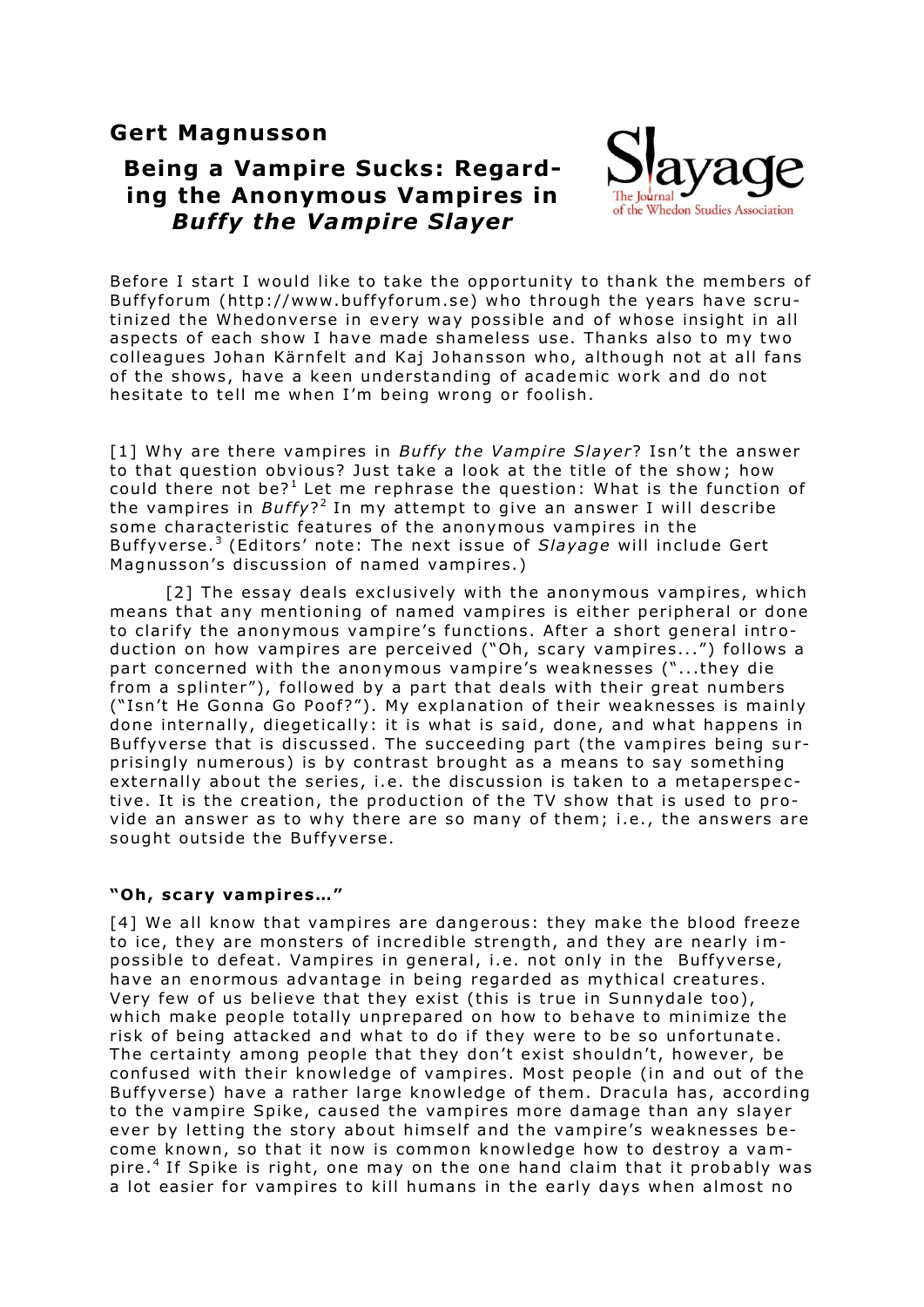one knew how to deal with the threat--when it didn't matter if you knew you were facing a vampire, you still didn't know how to avoid being killed. On the other hand, the belief in vampires was earlier, at least in certain parts of the world, significantly more widely spread than it is today, which presumably made people more aware of the threat.<sup>5</sup> Now that people dismiss their existence, it doesn't matter that it is common knowledge how to destroy them and how to take measures to keep safe (how many among us wear a crucifix as protection in case we should be attacked?). This is to say that our knowledge and our worldview do not always coincide. $^6$  In addition to the advantage that our conviction that they don't exist gives them, the vampires also have the benefit of being stronger and able to heal much faster than humans.<sup>7</sup> When the vampire Angel is trying to explain to the newly born werewolf Nina that life as a monster is not all that bad, he says that it feels rather good to be "nearly indestructible."<sup>8</sup> As if that weren't enough, they have, as Spike points out immediate access to their weapon (the fangs), while their opponents have to reach for theirs.<sup>9</sup> Yet another advantage is that they rarely die from wounds caused by conventional weapons such as knives, swords or guns, even though the weapons hurt and may make the vampires more cautious.

[5] Given all these advantages, one would assume that vampires were formidable opponents that a slayer only with utmost difficulty could best, but that is not the case. The Buffyverse, and Sunnydale in particular, is no ideal place for vampires, despite all the "Happy Meals with legs. $"^{10}$  There are two big problems concerning the vampires in Buffyverse: They are too weak and they are too many.<sup>11</sup>

#### "...they die from a splinter"

[6] How is it that the vampires in Buffyverse, despite all their own advantages, are no big threat to Buffy? How is it possible for her to defeat them so easily? Is the difference in strength and skill in such a decisive way in favour of the slaver that the vampires, though they themselves have many skills, don't stand a chance? To a certain extent this is true: a slayer is shaped and created to destroy vampires; but this is not the whole truth. Vampires also have some qualities and characteristic features that stand in their way. One thing that many vampires in Sunnydale have in common is that they are young and inexperienced (as vampires). Most of them haven't been vampires more than days or hours when they for the first and last time get introduced to the slayer. Some Buffy does away with when they crawl out of their grave. That she patrols Sunnydale's cemeteries on a nightly basis contributes to the vampires' not getting very old.<sup>12</sup> This means that they never have had time to acquire experience of what it means to be a vampire, what qualities they have and how they can be used, before they have been transformed into a pile of dust. It is in this context that Angel's conversation with Nina is to be seen. Angel has gathered knowledge and developed his skills during a couple of centuries in a way that freshly baked vampires cannot match.<sup>13</sup> Another prominent feature among the vampires who roam the Sunnydale cemeteries is their anonymity: you seldom get to know anything at all about them (despite the fact that they can't really be called faceless). Buffy kills that kind of vampire without further ado. Often she drives her stake through them almost instinctively while having a conversation with Willow, Angel or someone else.<sup>14</sup> Yet another feature is their apparent lack of control of their tendency to violence and their blood thirst. When they are newly born they want to kill and it is very difficult to convince them that it isn't healthy to give in to their craving.<sup>15</sup> It would have prolonged their lives significantly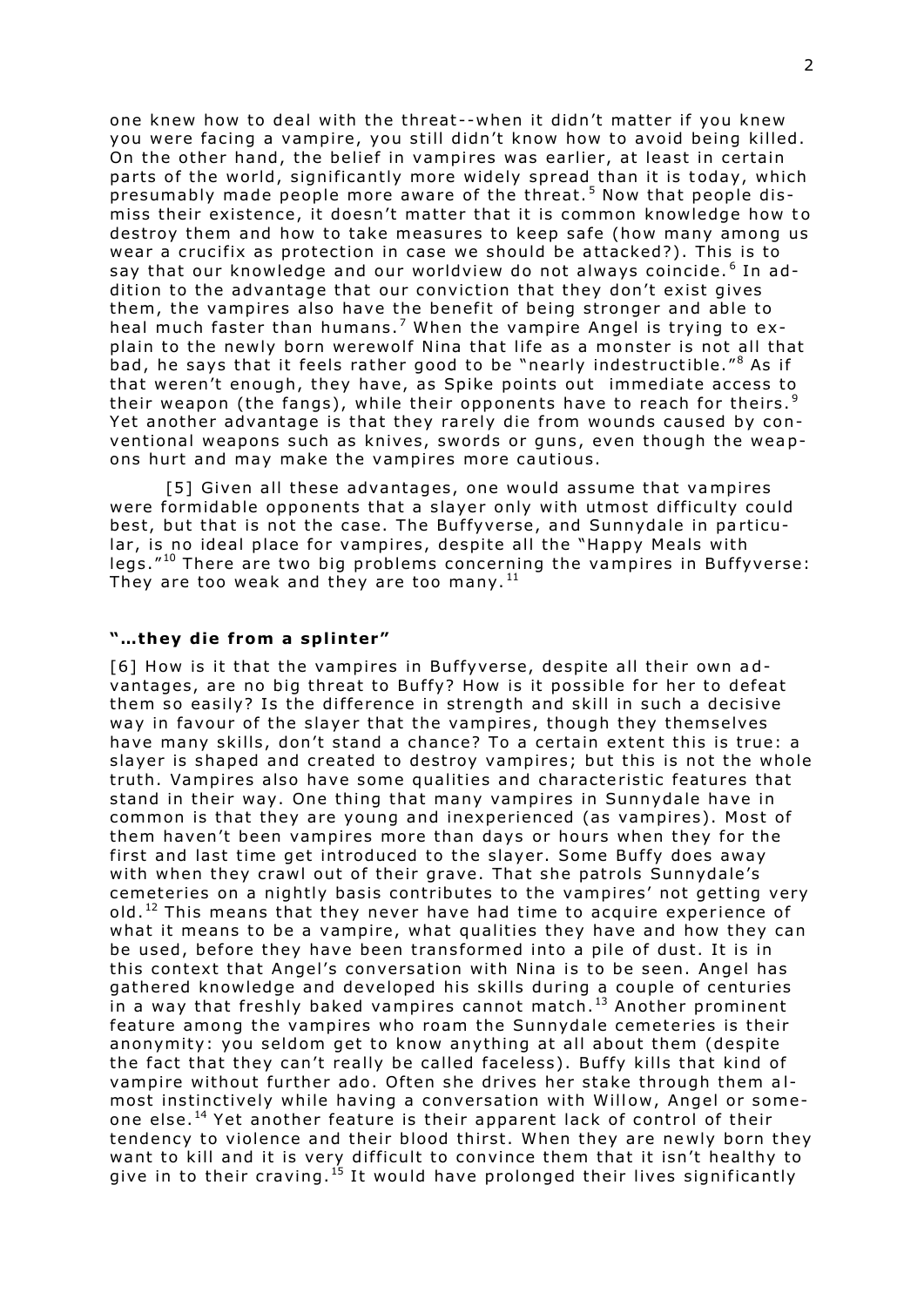if they had learned to be a bit cooler. That the newly hatched vampires are consumed by their thirst for blood also makes them predictable. They hardly ever plan what they are going to do, which make them vulnerable to strategy. These listed features make them ill equipped to a life in a town where a slayer resides.<sup>16</sup>

[7] But the shortcomings of vampires don't stop with being young, inexperienced, and unable to keep their urges in check. The vampires of Sunnydale also share the common weaknesses that usually characterize vampires. They are, for example, vulnerable to sunlight, which make them almost harmless half the day. Consequently, Faith and Buffy goes on a vampire hunt in the middle of the day.<sup>17</sup> In addition they are vulnerable; in Dawn's words: "they die from a splinter."<sup>18</sup> As their hearts evidently are very easy to target, they die easily (it is quite rare that someone misses the heart when they drive some wooden object through them).  $^{19}$  The exception is the über vamps: they don't die easily until the final battle in "Chosen," but there they fall like bowling pins.<sup>20</sup> Besides sunlight and wooden splinters they are also sensitive to fire, beheading, and holy water.<sup>21</sup> Not to mention the limitation that they can't enter into a human home uninvited, which any other serial killer manages to do.  $^{22}$  Because of the vampire's weaknesses, the Scoobies are unarmed most of the time, which is the only way to get the vampires at least a little bit frightening (from a production perspective). This last reflection signals that it is time to look at the series from a metaperspective. Up until now the internal relations in Buffyverse have been discussed (the vampires are weak and that's why they don't last that long). The following part deals with some of the features that have been given the vampires in order to shape the TV show in a desired way.

## "Isn't he gonna go poof?"

[8] The vampires of the Buffyverse are surprisingly numerous. This should have been a circumstance that played to their advantage (what they lack in strength they take back in numbers), but in a TV show such logic isn't necessarily true. That they are many just makes it possible to kill more of them in each episode . This can easily be explained if one leaves the Buffyverse and instead looks at the show from a production perspective with the targeted audience in focus.<sup>23</sup> Buffy was from the start a teenage series with action as one of several important ingredients.<sup>24</sup> Given this set of prerequisites, it is possible to imagine it to be a goal to have a certain number of fights per episode. In addition the visual effect when the vampires are turned to dust had to be repeated, the presumption being that a young audience is more attracted to action and special effects than an older audience (I must confess that I have no evidence to back up that as sumption). It is however impossible in this kind of series to have a great number of fights without the good winning most of them. If one combines many fights with the good winning most of them, plus the demand to repeat the visual dust effect, then it follows that many vampires have to die. When this image of life in Sunnydale has been established, it becomes very difficult to change, despite the fact that the series gets more mature over time.<sup>25</sup> At the same time the anonymous vampires' deaths hardly ever move the narrative forward; whether there is one anonymous vampire or fifty is in most cases of no significance.<sup>26</sup> The large number of opponents is however treated a bit differently in *Buffy* than they usually are in movies and TV series. In most cases with vast number of opponents it is precisely their great number and their anonymity that is the point. It's not the question of one singular "Indian" (Wild West), German, or Japanese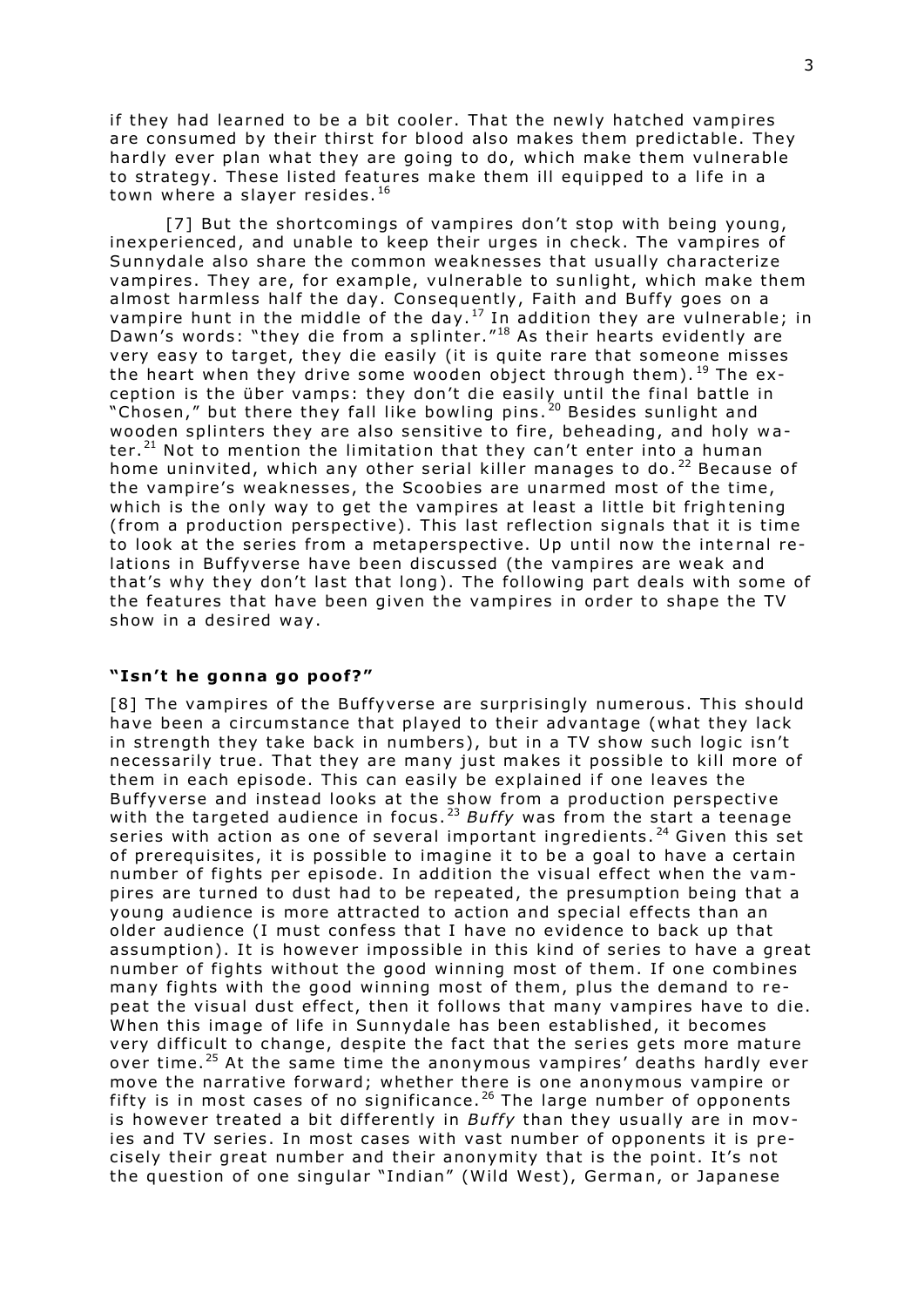(World War II), or insect (*Starship Troopers*), there are hundreds or thousands of them and it is their numbers that constitute the danger. In the world of monsters, it is primarily zombies who always consist of an anonymous mass. In the Buffyverse the anonymous vampires rarely have that function; instead, Buffy picks them off one or two at a time, day in and day out.<sup>27</sup>

[9] Given that a certain time of every episode has to consist of fighting, it follows that Buffy and Angel cannot deal with all the fighting themselves: it would be boring if they were the only ones fighting. The other Scoobies have to kill vampires too.<sup>28</sup> But since the other Scoobies are ordinary humans, it follows that vampires have to be able to be killed by humans. Consequently four teenagers in the beginning of the third season are able to kill 60% of the vampires they hunt.<sup>29</sup> Note that in this case it's not a question of defending yourself if you happen to be attacked; it is the case of active vampire-hunting.<sup>30</sup> Also compare the vampire hunters Holtz, Justine and Gunn in AtS: they are all humans but they still win fight after fight. Holtz being a captain was already used to fights when he first began his hunt for Angelus, Darla, and every other vampire he could get his hands on. He also had his men to help him when he started out on his crusade (not to mention the Inquisition); he wasn't alone. Justine by contrast had no combat experience that we know of and she also fought alone until Holtz took her under his wing. Considering the circumstances, being alone and lacking both the guidance of a watcher or super strength, one must conclude that she did remarkably well. Gunn has fought vampires his whole life under conditions which resembles those of ancient Sparta. His whole mini-community is organized for a life in combat. My point is that vampires can be killed by almost anyone who knows what they're up against, which in turn entails that vampires almost stand or fall with people being convinced of their being nonexistent. As soon as people take them seriously, they lose.

[10] In the beginning of this essay I emphasized the vampire's advantages (incredible strength and so on). Despite this, Buffy kills vampires with ease; therefore, she must be a lot stronger and more skilful than the vampires. So far there is no problem: "one girl in all the world," it makes perfect sense.<sup>31</sup> But when the series develops so that more or less anyone can be a vampire hunter, it makes both Buffy's and the vampire's status unclear. Are the vampires good fighters? It doesn't look like it, in spite of "all those fancy martial-arts skills they inevitably seem to pick up." $^{32}$  Is Buffy something special? Not when it comes to killing vampires.<sup>33</sup> Buffy has probably not killed more vampires than Holtz, and Justine seems to kill vampires as easily as Buffy.<sup>34</sup> Regardless of the fact that the show explicitly is about a *vampire* slayer it is no wonder that Buffy's main opponents almost always are something else.<sup>35</sup> It is only in the first two seasons of *Buffy* that vampires are trusted to be Big Bad's.<sup>36</sup> Even if one takes a look at separate episodes, they only rarely carry a leading role in the tale.<sup>37</sup> Perhaps the clearest way to drive this point is to compare the anonymous vampires to the demons of the show. The demons have almost always the function of being monsters of the week (MotW), which means that they drive the story onwards.<sup>38</sup> This leads to a strange observation: The anonymous vampires are constantly there, but they seldom contribute something more tangible than dust. I will next discuss one pivotal example of an anonymous vampire who contributes very little to the plot.

 $[11]$  It only goes to show that there has to be an anonymous vampire who is killed even in "The Body": i.e., you can't have a single episode without an anonymous vampire (or other supernatural being) beating the dust as the monsters reaffirm the series' status as a horror show.<sup>39</sup> Rhon-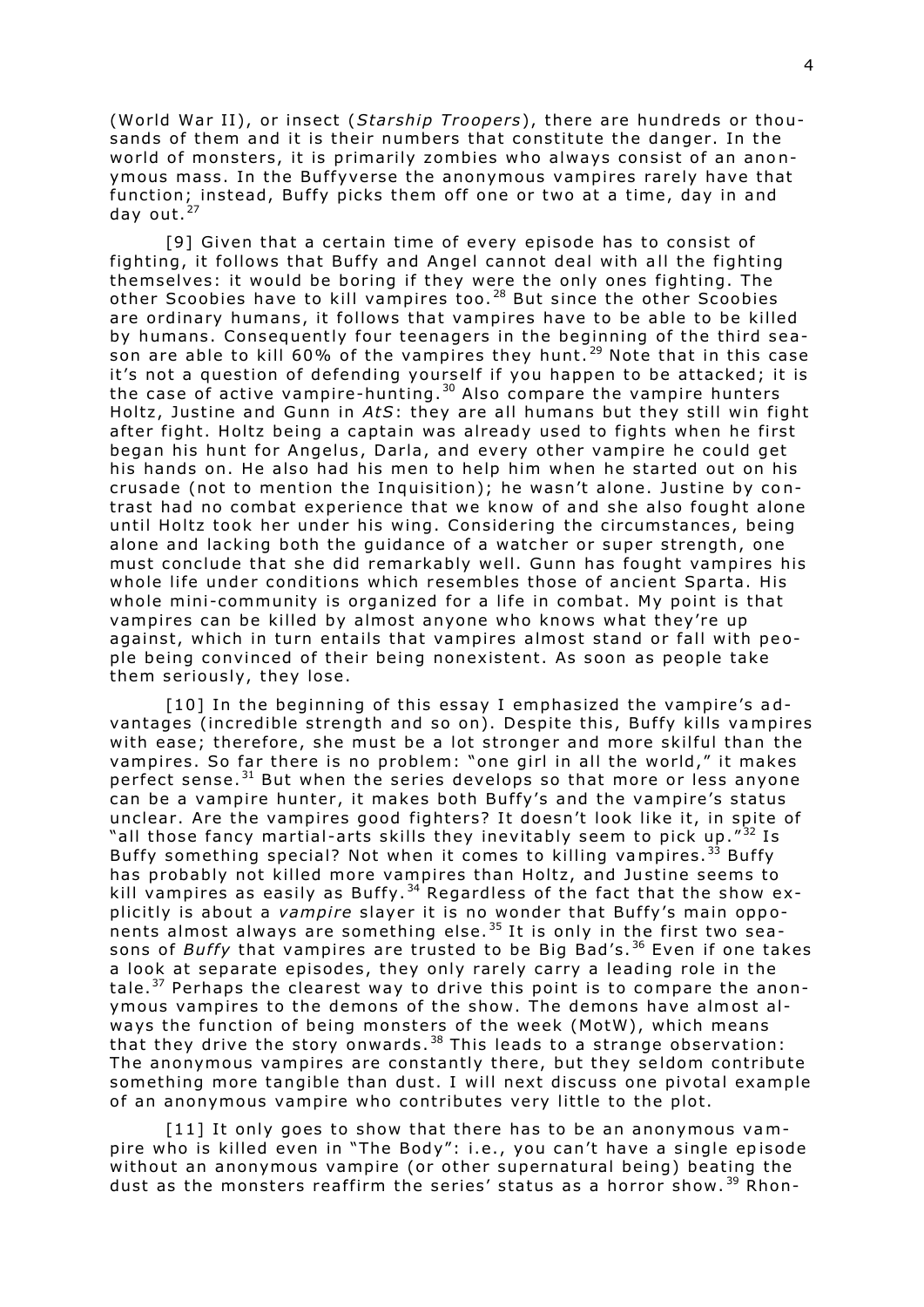da V. Wilcox has in Why Buffy Matters defended the killing of the vampire at the end of "The Body" with two arguments, one being that the vampires are a part of Buffy's ordinary life, a life that doesn't go away no matter how serious her situation gets, the other argument being that the vampire at the morgue is a metaphor for the never absent death.  $40$  These are insightful arguments that  $I$  buy at an intellectual level. I have already made the point that the anonymous vampires have a different role than anonymous enemies en masse usually have in TV series and movies. One can argue that they are a part of Buffy's daily chores as a tiresome, sometimes boring, but never-ending task (a bit like vacuum cleaning, but the other way around as it gets dustier when Buffy is efficient). This fits well into Wilcox's way of seeing the vampires as a part of life for Buffy, not as something extra that is added on top of what she is, and if the vampires are a part of her life it would be odd if they suddenly disappeared. Wilcox's other argument is also pointy. Though vampires are a part of Buffy's life, the vampire in the morque is still regarded as an intrusion. It's an attack on the realism of the episode, i.e. the verisimilitude of the rest of the episode is attacked from the supernatural realm. $41$ 

 $[12]$  As long as I regard the scene at a distance, intellectually, I can't see Wilcox interpretation as anything but an excellent illustration of what the episode has to tell us; it gives me a lot to think about. But as soon as I am watching the episode and thus captured by the story, the feeling that I had the first time I saw the morgue scene re-emerges, namely that the vampire takes the edge out of the episode, and my intellect can't make that feeling disappear. I then join the crowd who sees the vampire as "the single flaw in an otherwise uninterrupted realistic surface." $42$  My dismissal of the vampire is a consequence of my way of viewing anonymous vampires at large. If they had been important to the show I would probably have appreciated the morgue vampire, but as I don't regard them as important I find it difficult to see it as anything but annoying. What Wilcox calls the Michelangelo and Kubrick scene (the shot with Joyce, Dawn, and Buffy in a row, where Dawn reaches out to touch her mother) in the morgue is really an excellent shot, but it is just as good without being preceded by the killing of an anonymous vampire.  $43$ 

 $[13]$  It should by now be clear to the reader that I'm no fan of anonymous vampires as they are presented in *BtVS*, and to summarize, they have some traits that oddly enough make them ill-equipped to be a part of a show on vampires. As I have argued, the first problem is all their weaknesses: When they are newly born they want to satisfy their initial thirst; they are also filled with uncontrollable wrath and lust for destruction, i.e. they want to destroy, maim, and kill.<sup>44</sup> When it comes to evil, it too is connected to bloodlust and a will to destruction via a strong desire for immediate satisfaction of the needs felt. Any delay is almost unbearable.<sup>45</sup> The second problem I have discussed is that they are not only weak with a short life expectancy, they are also too many. Their great numbers also make them into stereotypes, as they don't get an individual voice or thought.<sup>46</sup> Lastly the anonymous vampires are insignificant to the narrative and no one (I hope), in or out of the Buffyverse, would miss them if they left or were left out.

#### **Re ferences**

Battis, Jes. "Captain Tightpants: Firefly and the Science Fiction Canon."*Slayage* 7 .1 (Winter 2008) . Special is sue on *Fi re fly* and *Sereni ty*. Ed. Rhonda V. Wilcox and Tanya R. Cochran. http://slayageonline.com/PDF/Battis3.pdf. Web. 15 Oct. 2011.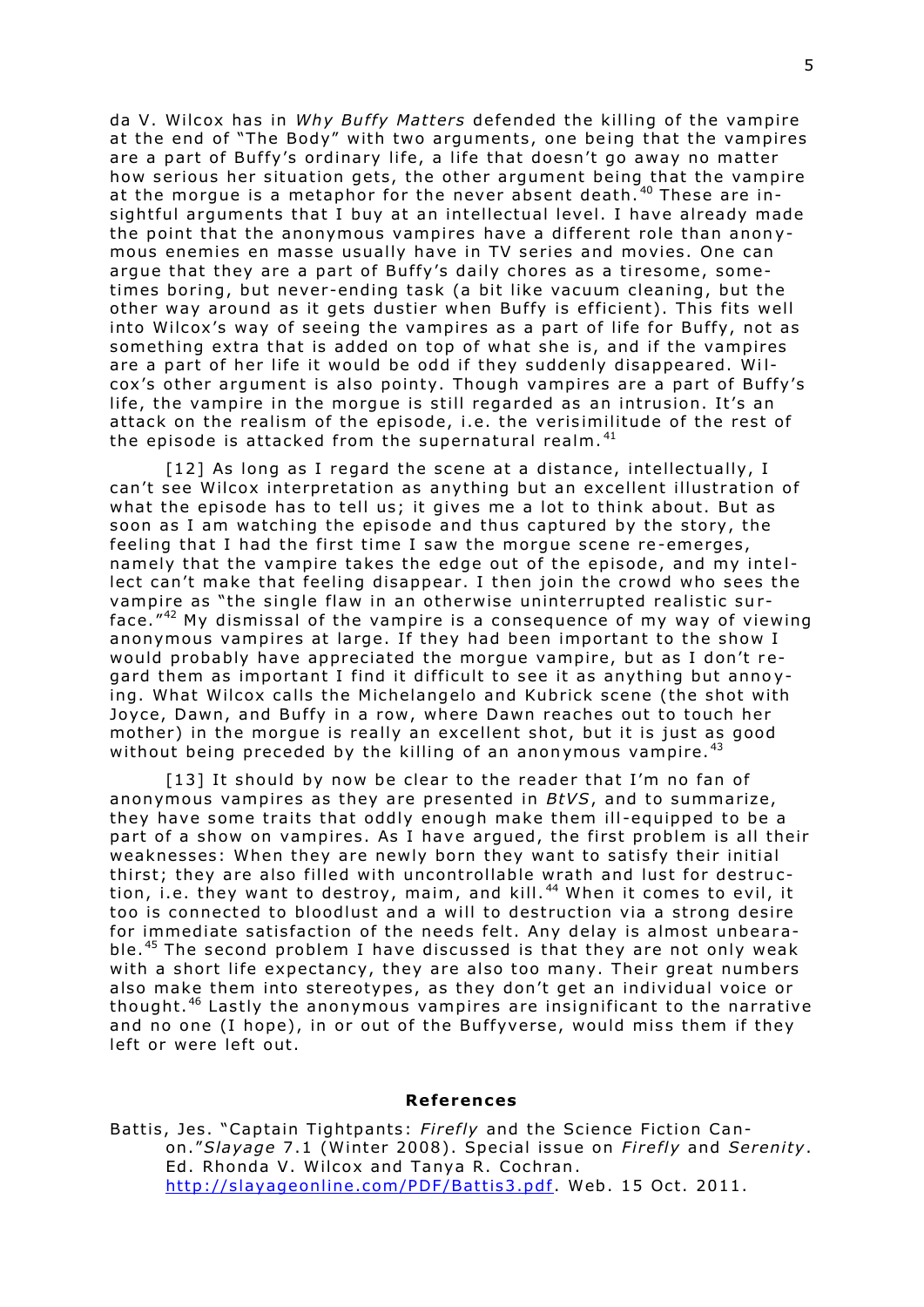- Durand, Kevin K. "'Are You Ready to Finish This': The Battle against the Patriarchal Forces of Darkness", Slayage 7.4 (Summer 2009). Rpt. from Buffy Meets the Academy: Essays on the Episodes and Scripts as Texts, 2009, ed. Kevin K. Durand. Jefferson, NC: McFarland, 2009. http://slayageonline.com/PDF/Durand.pdf. Web. 15 Oct.  $2011.$
- Kearney, Mary Celeste. "The Changing Face of Teen Television, or Why We All Love Buffy." Undead TV: Essays on the Vampire Slayer. Ed. Elana Levine and Lisa Parks. Durham: Duke UP, 2007. 17-41. Print.
- Krzywinska, Tanya. "Playing Buffy: Remediation, Occulted Meta-gamephysics and the Dynamics of Agency in the Videogame Version of *Buffy the Vampire Slayer", Slayage* 2.4 (March 2003). http://slayageonline.com/PDF/krzywinska.pdf Web. 15 Oct. 2011.
- Marx, Karl. *Economic and Philosophical Manuscripts of 1844*. Trans. Martin Milligan. http://www.marxists.org/archive/marx/works/download/pdf/Economi c-Philosophic-Manuscripts-1844.pdf . Web. 15 Oct. 2011.
- ---. The Eighteenth Brumaire of Louis Bonaparte. Works of Marx and En*gels 1852.* Trans. Saul K. Padover, Progress Publishers. http://www.marxists.org/archive/marx/works/1852/18th-brumaire/ Web. 15 Oct. 2011.
- McClelland, Bruce. "By Whose Authority? The Magical Tradition, Violence and the Legitimation of the Vampire Slayer", Slayage 1.1 (January 2001). http://slayageonline.com/PDF/mcccelland.pdf Web. 15 Oct. 2011 .
- Shapiro, Paul D. "Someone to Sink Your Teeth Into: Gendered Biting Patterns on Buffy the Vampire Slayer-A Quantitative Analysis", Slayage 7.2 (Spring 2008). http://slayageonline.com/PDF/Shapiro.pdf. Web. 15 Oct. 2011.
- Spicer, Arwen. "'It's Bloody Brilliant' The Undermining of Metanarrative Feminism in the Season Seven Arc Narrative of Buffy", Slayage 4.3 (December 2004). http://slayageonline.com/PDF/spicer2.pdf . Web. 15 Oct. 2011.
- Wilcox, Rhonda V. Why Buffy Matters: The Art of Buffy the Vampire Slayer. London: I. B. Tauris, 2005. Print.

-

#### **Notes**

 $1$  A note on notes is probably necessary before the reader gets too annoyed. A large portion of my texts consists of notes which make my essays difficult to read as it is awkward to jump back and forth from the main text to various notes. The main text is, however, always written to be possible to read without a single glance at the notes. If that is the case, one may wonder why I litter my discussions with such an amount of extra reading. As I see it, the main text is a kind of skeleton: there is a connection between the different parts, and the picture that emerges is that of a figure. The notes then add flesh and blood, more distinctive features, to the skeleton. Not all my readers agree with me. Still, I often get the response that my notes are more fun and interesting to read than my main text, so take your pick.

 $2$  Alternatively one may ask: Why does the series have a title that refers to vampires?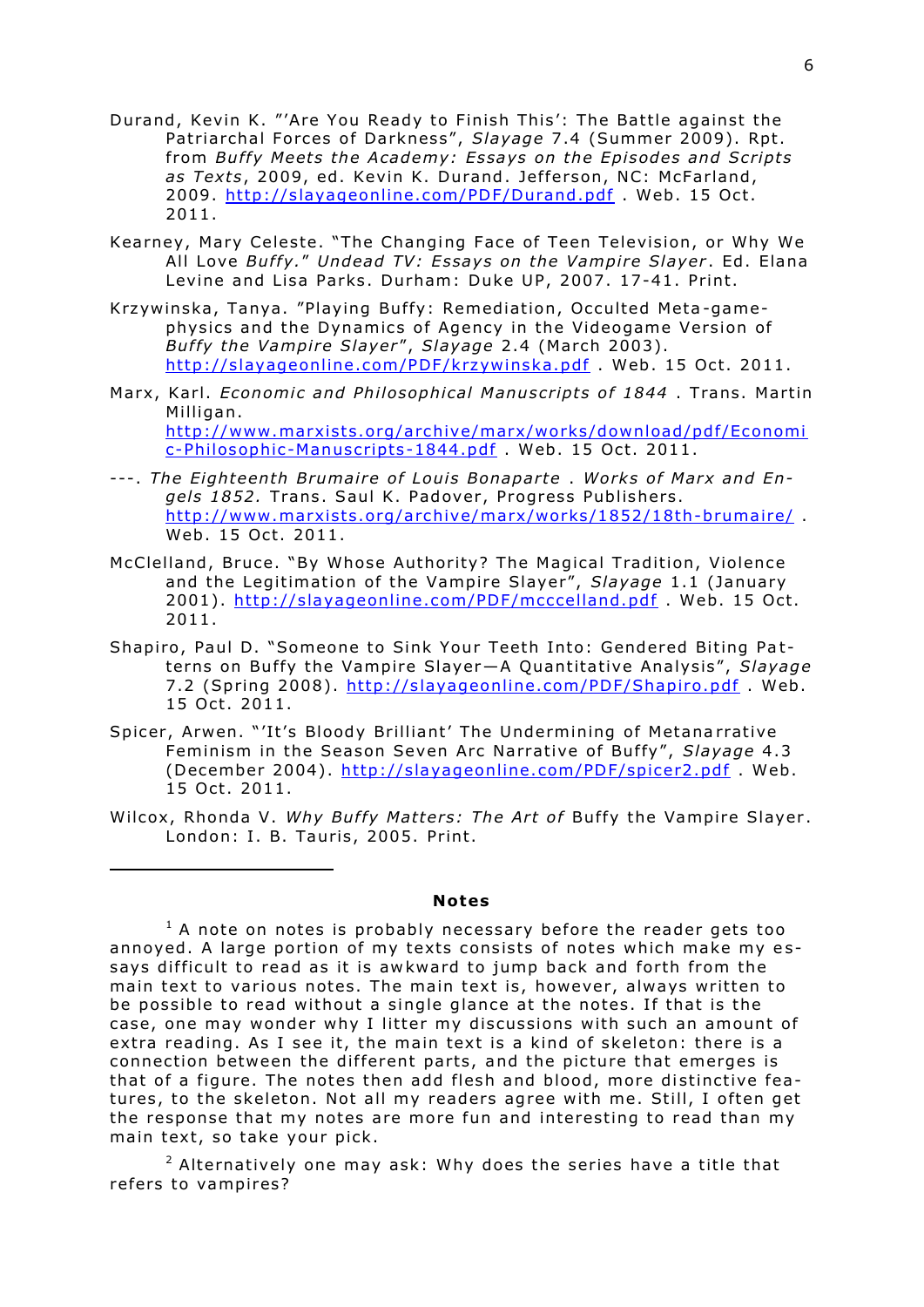<sup>3</sup> With the term "Buffyverse" I mean the TV shows *Buffy the Vampire Slayer* (*Buffy*) and *Angel the Series* (AtS), plus the 1992 movie *Buffy the Vampire Slayer*. Comics and other literature are not included. In some cases I contradict what happens in *Buffy the Vampire Slaver Season Eight* and *Angel: After the Fall*, as different media entail slightly different rules when it comes to world-shaping. I have therefore chosen to limit the discussion to the TV shows and the movie.

 $\overline{a}$ 

<sup>4</sup> Buffy "Buffy vs. Dracula" 5.1. Bram Stoker's tale is incorporated in Buffyverse by Spike's suggestion. As I interpret Spike, Dracula has through his own carelessness, i.e. his failure in London, facilitated the publishing of Stoker's book. When his book became a success, it turned the knowledge of stakes, sunlight, and other dangerous things into common knowledge .

<sup>5</sup> According to Bruce McClelland there are even today "Bulgarian villages where the residents are willing to provide the phone numbers of known vampires" (par. 8).

 $6$  This division may be illustrated by Maggie Walsh's reaction when Buffy tells her of her methods: "We use the latest in scientific technology and state-of-the-art weaponry and you, if I understand correctly, poke them with a sharp stick." ("A New Man" 4.12). Walsh's view (her amazement at realizing that her world of science has its counterpart in a world of myth and magic) is quite realistic. The concepts *knowledge* (here, people's knowledge of vampire mythology) and *worldview* (here, their disbelief in the existence of vampires) don't always coincide, and in this case, they shouldn't. Unfortunately, as I will show next in an example that contradicts Walsh's reaction, they do.

The quiding star in the Initiative's method is science. In the Initiative, one does research along the guidelines of modern natural science. So how does the Initiative know that they are dealing with vampires and demons? Already in "The Initiative" (Buffy 4.7), i.e. before Buffy has had any chance of telling them what they are chasing, it becomes clear that they know that they are hunting both vampires (Graham identifies Spike as a vampire before they attack the dorm) and demons (Riley calls himself a demon hunter). It also baffles me that Riley in his briefing before they go on their hunt of Hostile 17 tells his men to stake it as a last resort, as this not only means that they know that he is a vampire, but it also entails that wooden stakes are a part of their weapons arsenal. Of course everyone who works at the Initiative knows how to kill a vampire ; it belongs to the realm of general knowledge, and they would most likely also notice the similarity between certain HST's and vampires. But until they've met Buffy they shouldn't know that they were dealing with vampires and demons, and they should certainly not shape their scientific theories and experiments along the line of the creatures being fictional beings (or traditional superstition) brought to existence, if they had any academic survival instinct. And even if one of the scientists for some reason would come up with the idea of driving a wooden stake through their hearts, it wouldn't count as science. Such an experiment lacks scientific credibility as every creature with a heart dies from that experience (the creature turning to dust would however awaken their scientific curiosity). What makes vampires different is not that they die from a stake through the heart; what make them special is that it is one of very few ways to kill them.

 $^7$  This adheres to adult vampires. Holtz had no physical problem in throwing his young daughter into the sunshine . *AtS* "Lullaby" 3 .9 .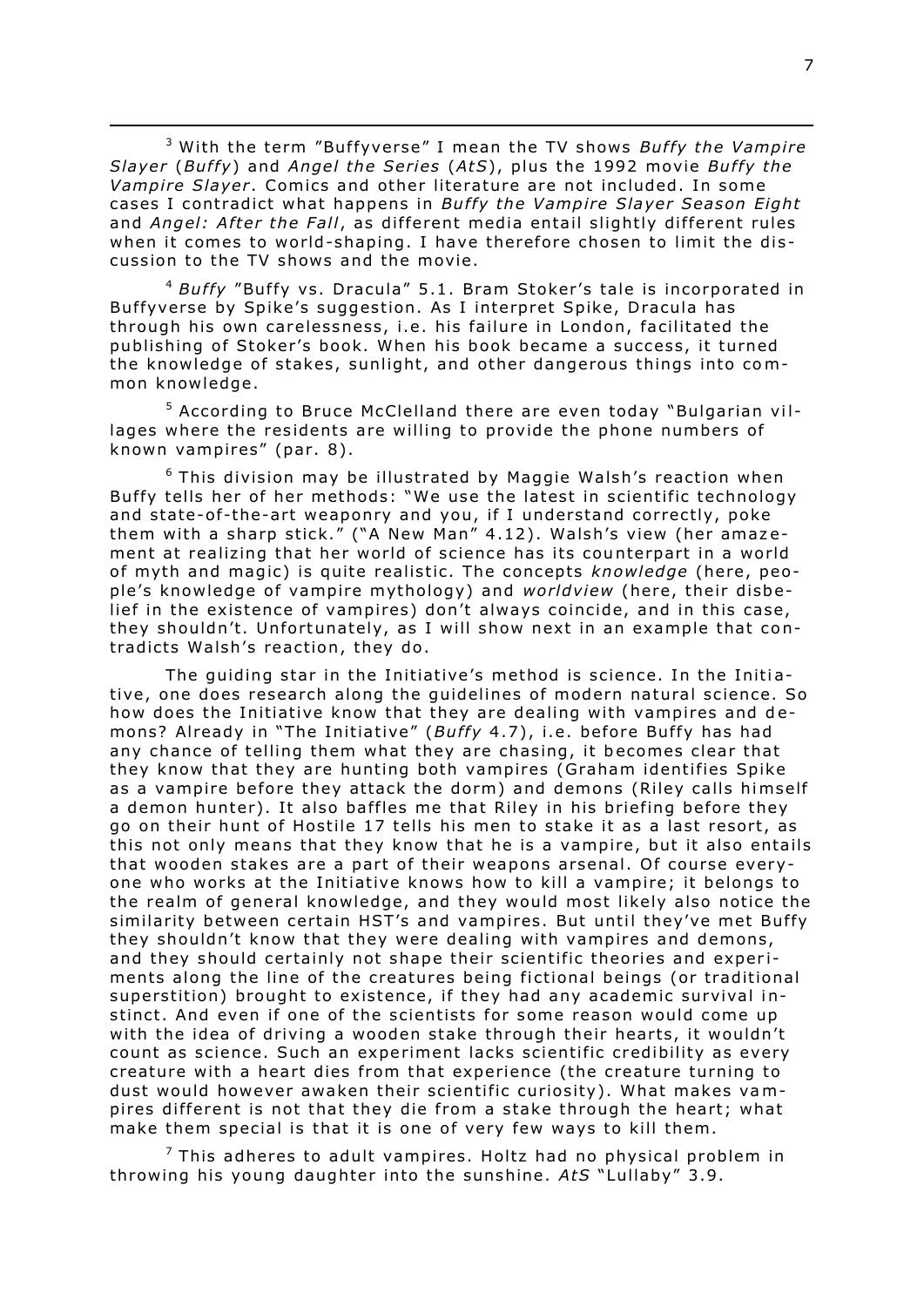<sup>8</sup> *AtS* "Unleashed" 5 .7 .

 $\overline{a}$ 

<sup>9</sup> BtVS "Fool for Love" 5.7

<sup>10</sup> BtVS "Becoming Part 1" 2.21.

<sup>11</sup> As *AtS* is part of Buffyverse, the vampires of Los Angeles also lack in strength and are easily killed.

 $12$  It is odd that the personnel at the churchyards don't play an important role in Buffy's life. She should be able to get daily updates from them and spend almost as much time with them as with Giles in the library . One imagines that everyone in Sunnydale who is involved in dealing with the deceased must have developed his or her own security measures—never enter a coffin without a crucifix in hand, never inquire into the sound from the empty reception room, never examine a disrupted grave. Besides, how do they explain all the dead bodies that are missing (the vampires that have risen and walked away) to their respective families? It's clear that the groundskeeper at Liam's (Angelus's) grave never had been acquainted with a vampire before; otherwise he wouldn't have mistaken Darla and Angelus for grave robbers. But then again, Angelus wasn't born above a Hellmouth (AtS "The Prodigal" 1.15). However, the staff at any of Sunnydale's graveyards can't be so inexperienced if they are to survive for long.

<sup>13</sup> In "Why We Fight" (AtS 5.13) Angel averts an attack from the newly born vampire Lawson with ease and tells him: "You're new at this . I'm not."

<sup>14</sup> See for example "The Prom" (Buffy 3.20), where Buffy and Angel are having a discussion and Buffy kills a vampire without interrupting the conversation. She just says "[n]ot now" when the vampire jumps them, kills it, and continues her talk with Angel. In "Something Blue" (Buffy 4.9), Buffy and Willow are patrolling while discussing Buffy's love life. A vampire attacks them and Buffy kills it immediately while continuing the promenade as if nothing has happened. The last example, at least, is meant to be humorous, but this doesn't negate the fact that most vampires are no serious threat to Buffy. See also "Lies My Parents Told Me" (*Buffy* 7.17), where Giles forces Buffy to a prolonged training session in which she fights the vampire Richard, but isn't allowed to kill him. When she in the simultaneously ongoing conversation with Giles makes the note that she is in the middle of the fight of her life, Richard makes a grin and says "[r]eally?", but it is of course not that fight she is talking about.

 $15$  The vampire who gets away while Buffy and Willow are sitting and waiting for him to crawl out of his grave in "The Freshman" (*Buffy* 4.1) is an exception. One wonders how he knew he was in danger. He looks at Buffy's weapon when he sneaks up on them from behind, but Buffy's talk about slayage will hardly give him any clues. Very few people know what a slayer is, and he has yet to meet his sire to learn that there is one girl he should beware of.

 $16$  Compare to shows about natural life on television where you see newborn sea turtles hurrying across the beach toward the slightly safer sea. Before the day is over most of them have fallen prey to hunting animals. The same is true about the vampires in Sunnydale. Of the ones we have seen being born there, only Harmony, that we know of, has made it out of Sunnydale.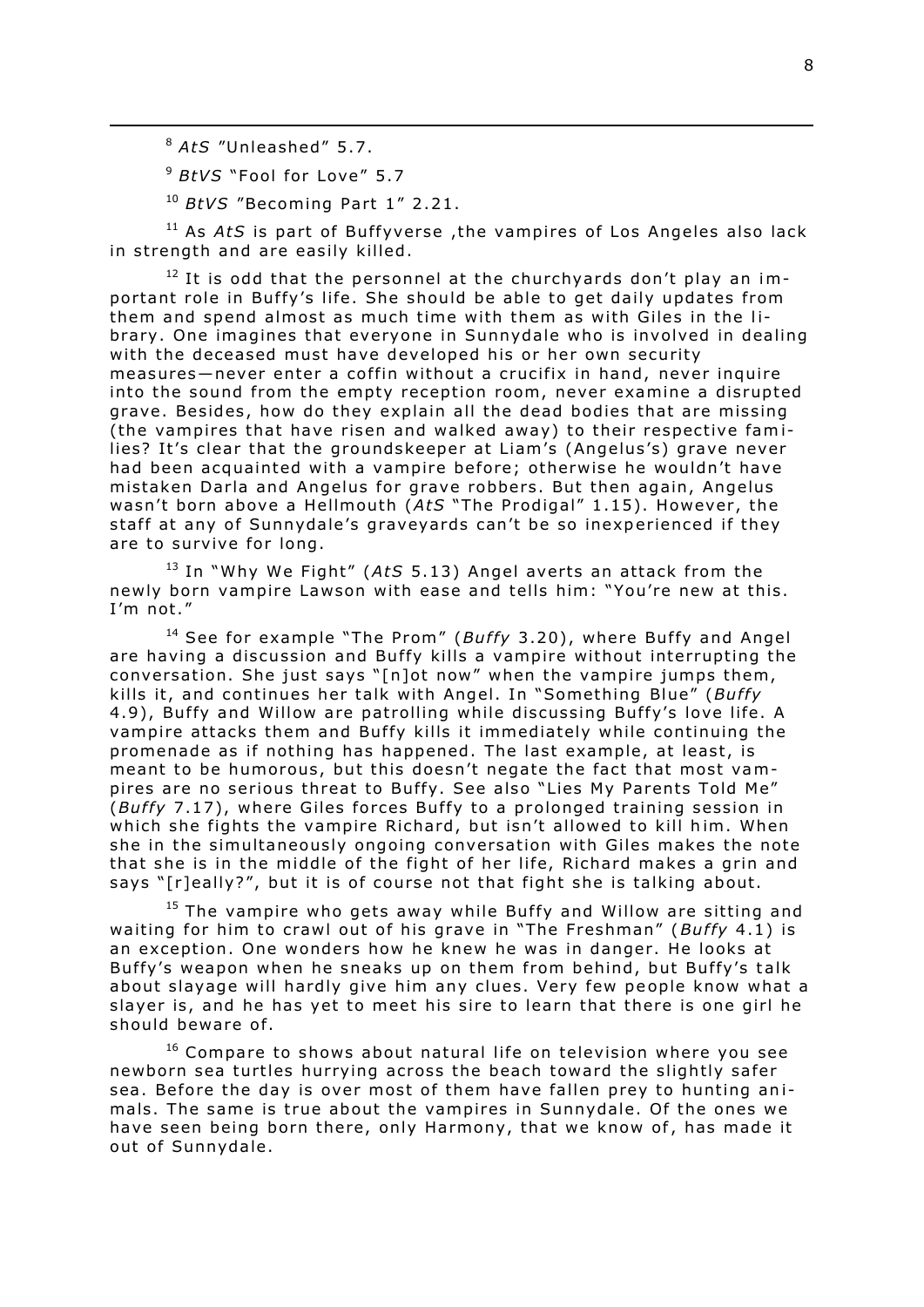<sup>17</sup> Buffy "Bad Girls" 3.14. It is rather strange that Buffy hunts vampires at night. This has probably something to do with what Joyce describes as Buffy's never prevailing in her fight against the vampires. They never end. In Joyce's view there's need of a more rational solution to the problem, a plan (*Buffy* "Gingerbread" 3.11). But to Buffy her fight has nothing to do with extermination. If that were the case, daily hunting in broad daylight and sleeping in the safety of her own home at night would have been a better strategy. Instead she is involved in a never-ending fight between good and evil with myth and magic as ingredients, a fight that goes on forever, and neither side will ever be the one left standing. Buffy sees her duty as to confront immediate or closely approaching danger, not to create a final solution. Joyce is however not alone in wanting an end to the fight between the natural and the supernatural (metaphorically, between good and evil). Both the apocalypses (anyone of them) and military operations à la the Initiative have the function and purpose to win ultimate victories, where the opponent in the one case is annihilated, and in the other case gets rehabilitated. The same can be said of Jasmine's shiny, happy world. This too is an example of a wrecked equilibrium where good and evil cease to be a part of human life (AtS 4.18-21). Wolfram & Hart's idea put forward by the late Holland Manners in "Reprise" (*AtS* 2.15) that hell is on earth and that the fight isn't about winning is more in line with Buffy's way of conduct. In consequence, an important theme in Buffyverse can be said to entail that the fight between good and evil is both eternal and what makes us human. Without that struggle we would have been something completely different from what we are,; it is uncertain what. It is also probable that Manners is lying, for to withdraw the struggle against evil would have been an excellent way for Wolfram & Hart to once and for all neutralize the good, and if Manners isn't lying—what do they need the scheduled apocalypse for?

<sup>18</sup> Buffy "The Real Me" 5.2.

 $\overline{a}$ 

 $19$  The stake does not need in most cases to be very thick (exempting old and powerful vampires); a number two pencil may suffice. That the pen is more powerful than the sword gets clear both when Willow kills a vampire with a floating pencil in "Choices" (Buffy 3.19), and when Angel kills a werewolf with a silver pen in "Unleashed" (AtS 5.3).

<sup>20</sup> Buffy "Chosen" 7.22. Arwen Spicer has convincingly argued that the über vampires are too many as well as too strong for Buffy and her new slayers, even though the vampires have lost almost all their strength (par.15).. The Über vampires die like flies already before Willow's spell is in effect; i.e., they are killed by a bunch of teenage girls. Yes, they are potential slayers, which means they have the reflexes and the strength hidden inside, but they are yet to receive the force that is bound to the Chosen One. Considering that one Turok Han earlier beat Buffy almost to a pulp it is incomprehensible how weak these vampires have become. In the final battle they are even weaker than the ordinary anonymous vampires.

 $21$  Buffy counts the ways of killing vampires while she and Xander are on their way to rescue Jesse in "The Harvest" (Buffy 1.2). Concerning beheading, Dana starts an investigation in "Damage" (AtS 5.11) of where the limit lies on what it is possible for a vampire to lose before the dust whirls. Luckily enough she only gets to chop off Spike's hands before she is stopped. The idea seems to be that there could be other body parts the loss of which a vampire might not be able to survive. A look at "Sacrifice" (AtS 4.20) suggests however that you may expose a vampire to a rather harsh treatment without its dying. The creature who tries to awaken Jas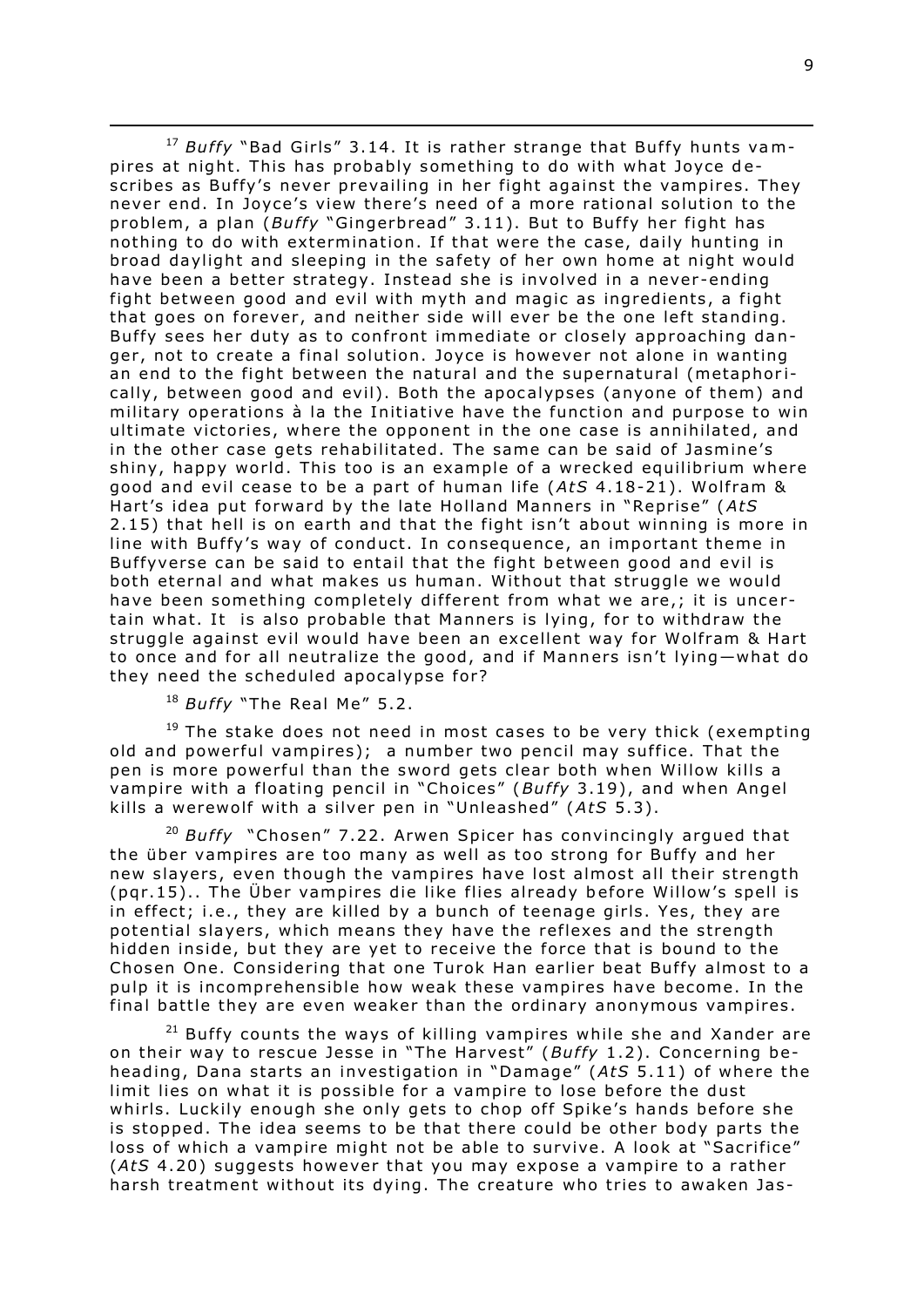mine's interest by means of flesh and blood magic on a vampire is quite ruthless but doesn't kill him, and has in fact trouble even making him shut up. He only succeeds by tearing the vampire's tongue out.

 $\overline{a}$ 

 $22$  The Buffvverse is set apart from the classic Bram Stoker universe where Dracula is portrayed as elusive and supernatural; he seduces himself into his victim's hearts and consciousness, while the anonymous vampires of Buffyverse mostly act like a mixture of wild predatory animals and crude serial killers .

<sup>23</sup> Their weaknesses could of course have been discussed externally; likewise their great numbers could have been given an internal explanation. My choice of presentation is in that respect arbitrary.

 $24$  If one views the targeted audience as being at the same age as the young main characters are portraved in the series, then one can either argue that the series was a youthful series from beginning to end (16 to 22 is youthful), or it can be argued that the series left the youthful life at the beginning of the fourth season (the problems the characters struggle with become more adult in nature). That the series attracts older viewers can also be interpreted as a sign of the series' mature appearance, but the opposite seems also to be true, as the early seasons appeal to older viewers too. For an in-depth analysis of the actual age span, the targeted age span, and the demographic of the viewers of *Buffy*, see Mary Celeste Kearney's "The Changing Face of Teen Television, or Why We All Love *Bu f fy .*"

 $25$  Jes Battis discusses the possibility (though he doesn't believe it) that *Firefly* didn't reach a big audience because of the lack of explosions and that this was the reason it was cancelled before its time (par. 8). One can apply the same line of thought on *Buffy*. Maybe *Buffy* succeeded in reaching a larger audience due to all the anonymous vampires dying in "cool" special effects. Both shows had devoted fans, but only *Buffy* had a relatively large audience. It is possible to imagine that there were viewers who didn't follow the show episode by episode , but who liked the fights and the dust effect. Maybe it was in part these elements that kept *Buffy* going from season to season. This is not a view that I am committed to, but it's worrying that it could be true, and it feels irritating that I can't find convincing evidence against it. When I first got hooked, I jumped to the conclusion (and perhaps I'm not alone in this) that it was the quality of work, the keen eye for details, the well developed arcs, and so on, that captivated the audience. It hurts to think that I perhaps was wrong. Maybe it wasn't what makes *Buffy* different that got it a vast audience; instead it could be the elements that make it mainstream that has made it a success.

 $26$  There is still at least one time when it is of consequence. When Buffy is introduced to Professor Walsh and in her following conversation with Riley, it is precisely the great number of Hostile Sub Terrestrials she has killed that impresses them (*Buffy* "A New Man" 4.12).

<sup>27</sup> The final battle in "Chosen" (*Buffy* 7.22) is a notable exception.

<sup>28</sup> In the videogame *Buffy* only Buffy herself fights, which is something Krzywinska is mildly critical about. (par. 8 and 11).

<sup>29</sup> *Buffy* "Dead Man's Party" 3.2.

 $30$  The only main character who hasn't killed a vampire is Tara. But she did kill the biker demon Razor in "Bargaining (Part 2)" (Buffy 6.2).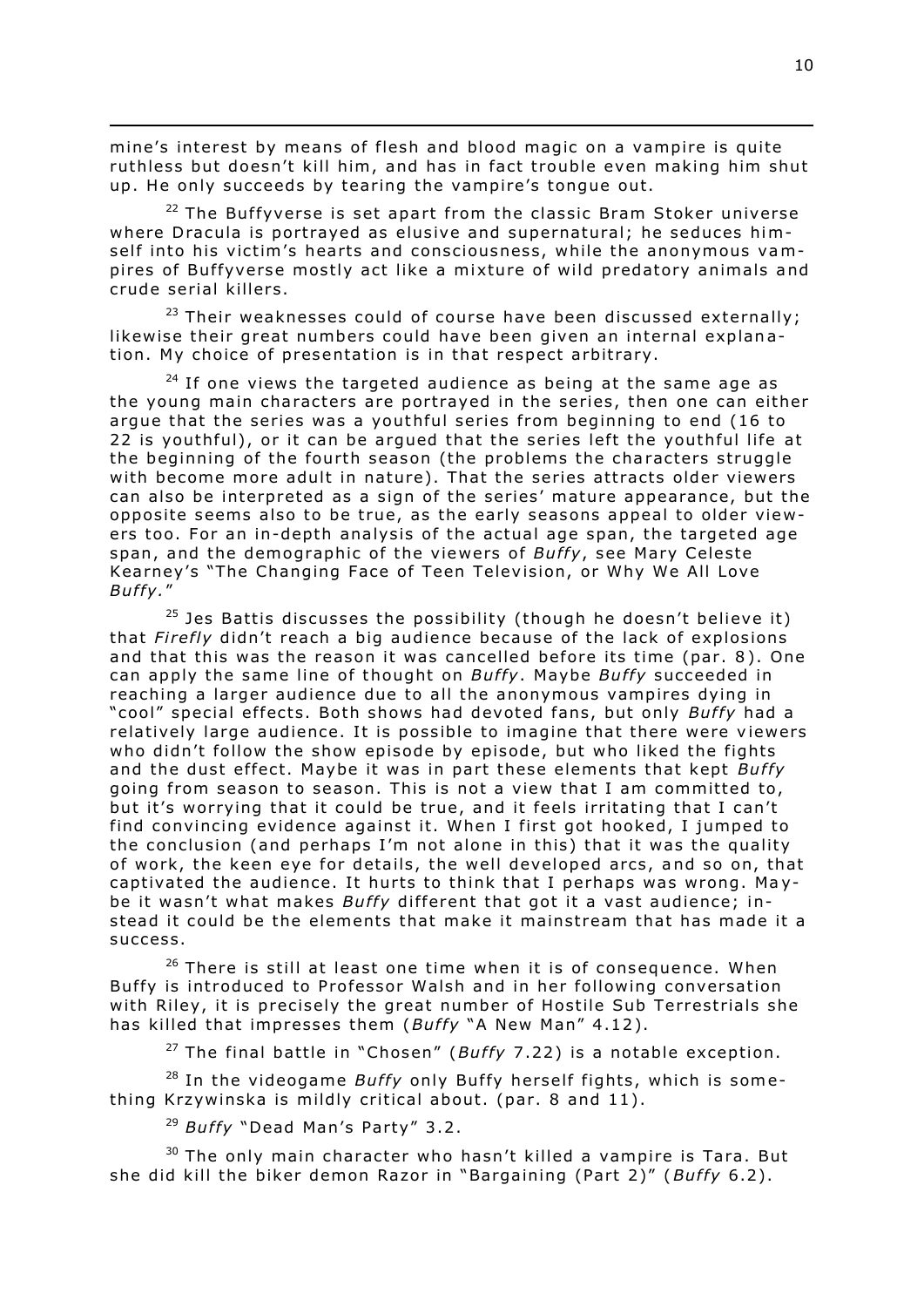$\overline{a}$ <sup>31</sup> Buffy "Welcome to the Hellmouth" 1.1. Notice the word "girl." It is surely no coincidence that it doesn't say "woman." A slayer is called early in life and lives perhaps no more than six months or a year. There is to my knowledge no account of the average lifespan of slavers; what we know is that slayers seldom live past 25 year old (*Buffy* "Doomed" 4.11). That Buffy not only manages to survive her eighteenth birthday (despite the Council's extra undertakings to make sure she doesn't get too old), but lives several years after that, must be remarkable (especially as she lives on a Hellmouth). Quentin Travers tries to justify the trials on Buffy's birthday by explaining that she, if she survives, will be a better slayer than she was before (*Buffy* "Helpless" 3.12). But the fact that a slayer has reached the age of eighteen is in itself a sign that she already is an accomplished slayer, otherwise she would have died a long time ago. The test therefore seems redundant. A more probable explanation is that a slayer rarely manages to go up against an experienced vampire if she is bereft of her powers, lacks weapons, and is forced to fight in a confined area especially selected by the Council, where the vampire has the benefit of knowing the surroundings. Most slayers probably die and a new one is chosen. If my suggestion is correct this would be a way for the Council to control the slayers rather than training them. A girl is easier to control than a young woman. This is not however to say that the Council consciously is trying to kill the girls who risk their lives to make the transition from girl to woman. Social practice has a way of being imbedded in rules and conventions where their functions will be hidden. Travers, as well as Giles and Wesley (to widen the comparison to AtS, "Spin the Bottle" 4.6) is most likely convinced that it is an exercise that, though cruel and archaic, still would be of advantage to the slayer, if she should survive. This however doesn't prevent that the function still may be to reinforce the Council's superiority by putting the slayer in her place. Of course there is no clear proof in the series to confirm this interpretation, but it may still be worth considering. Remarkable is also that Quentin Travers as late as the seventh season still refers to Buffy as a girl ("[t]he girl knows nothing", *Buffy* "Never Leave Me" 7.9; see Wilcox 100). At the time she is 21. See also Kevin K. Durand, par. 19.

<sup>32</sup> *Buffy* "Lessons" 7.1.

 $33$  The progress towards it being less and less extraordinary to kill a vampire happens independently of all potential slayers becoming activated in the seventh season.

 $34$  Holtz killed 378 vampires during his hunt of Angelus and Darla (*A tS* "Lullaby" 3 .9) .

 $35$  The most conspicuous clarification of the difference in status is probably given in the beginning of "The Gift" (*Buffy* 5.22), where Buffy fights a vampire at the back of the Magic Box and then joins the others. When she is asked what she has been up to she shrugs and says "[v]ampire." The others just nod and go back to what they were doing. In light of the immediate destruction of the universe, a single anonymous vampire doesn't stand out as particularly exciting.

 $36$  It would have been feasible to have the Master as the first season's only vampire, with the killing of him as finale, but that would arguably have made the show significantly more mature. In the case of Angelus as Big Bad, he is only in the show from episode 2.14 to 2.22.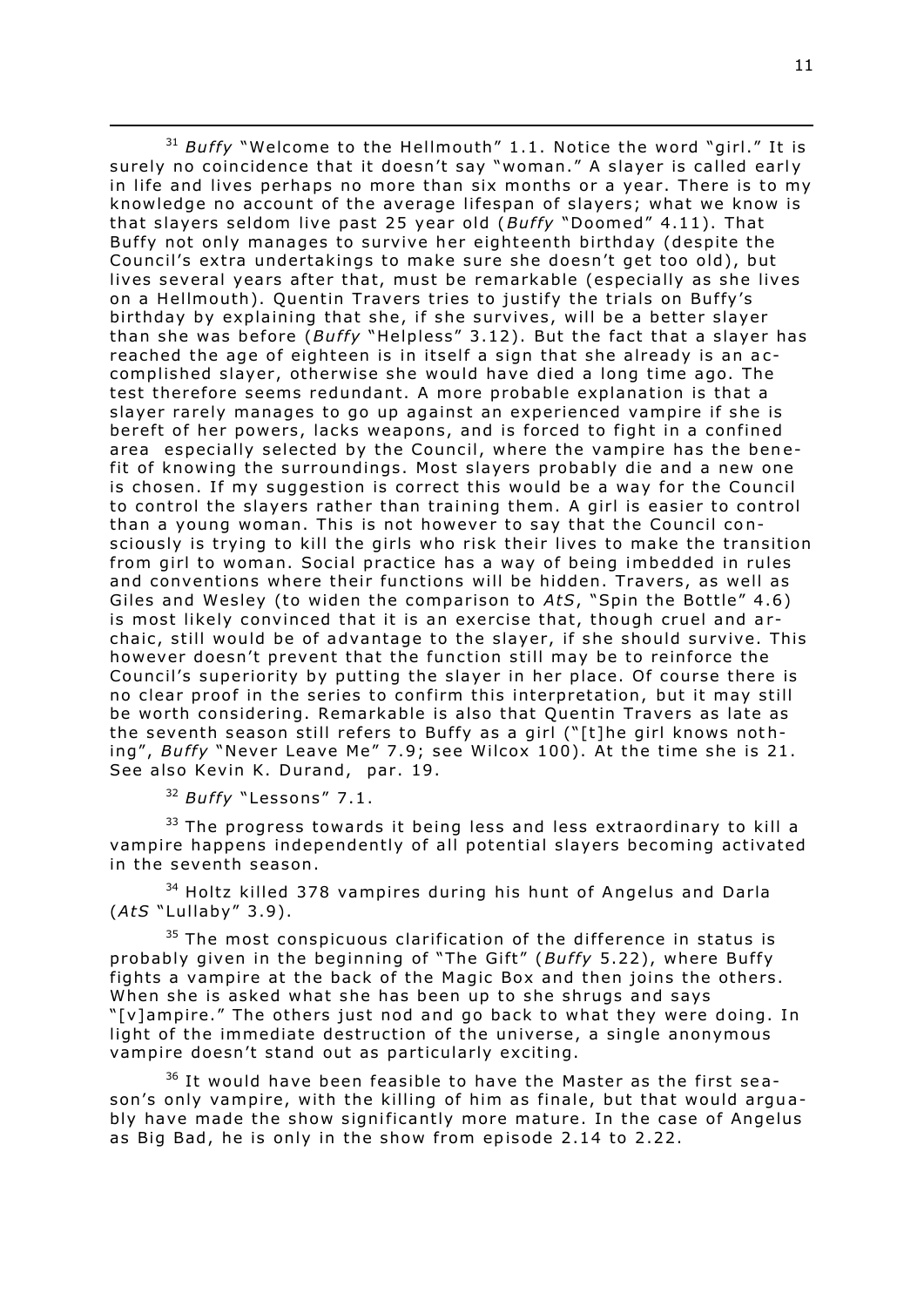A different solution from creating a Big Bad that is killed in the season finale would have been to create arch-nemeses. You don't kill a Joker or a Lex Luthor; they return time and again. In that respect it is no coincidence that both the Trio and Holden Webster are quite happy in regarding themselves as Buffy's arch-nemeses—if they are right they become immortal. It is quite possible that the Trio are conscious of the alluring immortality. They don't separate fiction from reality but try to virtually reshape reality so that it becomes (follows the rules of) a fictitious world. According to that logic they become immortal by acting as Buffy's arch-nemeses, and a part of the acting is to state that the world is how they want it to be, i.e. that they are her arch-nemeses (Buffy "Gone" 6.11). If we take a look at Holden Webster, his most prominent feature is his confidence. He sees it as a good thing if she could become his arch-nemesis; it would be much more fun than if he just killed her (Buffy "Conversations With Dead People" 7.7). Harmony also calls herself Buffy's arch-nemesis, but in her case it is mostly her egocentrism that shows. When she lived, the world revolved around her; why should it be any different now? (Buffy "Out of My Mind" 5.4) .

 $\overline{a}$ 

 $37$  The episode where anonymous vampires have the most prominent role (apart from the double feature starting the series) is "Prophecy Girl" (*Buffy* 1.12), where the vampires' anonymity makes the attack against the school even more unsettling, and "Chosen" (*Buffy* 7.22), where they have an important role to play. Perhaps it is also possible to add "Never Kill a Boy on the First Date" (*Buffy* 1.5), "The Wish" (*Buffy* 3.9), "Graduation Day Part 2" (*Buffy* 3.22), "The Freshman" (*Buffy* 4.1), "The Real Me" (*Buffy* 5.2), "Fool for Love" (*Buffy* 5.7) (staked with her own stake) and the über-vamp of the episodes "Bring on the Night" (*Buffy* 7.10) and "Showtime" (*Buffy* 7.11), as episodes where the anonymous vampires are not only used to show a choreographed fight scene. For a quantitative investigation of vampire attacks in *Buffy*, see Paul D. Shapiro, "Someone to Sink Your Teeth Into: Gendered Biting Patterns on *Buffy the Vampire Slayer*—A Quantitative Analysis ."

 $38$  See for example, "Teacher's Pet"  $(1.4)$ , "The Pack"  $(1.6)$ , "I Robot, You Jane" (1.8), "The Puppet Show" (1.9), "Nightmares" (1.10) and "Out of Sight, Out of Mind"  $(1.11)$ , from the first season alone.

<sup>39</sup> Buffy "The Body" 5.16. Although Joyce's death certainly is a horrible event, it still doesn't belong to the horror genre.

<sup>40</sup> Rhonda Wilcox, *Why Buffy Matters: The Art of Buffy the Vampire Slayer* , 187-190 .

<sup>41</sup> Wilcox, Why Buffy Matters: The Art of Buffy the Vampire Slayer, 187. This is true if we regard the incident from the outside, from the viewer's perspective. It is only to the viewers that the vampire represents the collision between fantasy and reality. The vampire is no fantasy to Buffy and her friends.

<sup>42</sup> Wilcox, Why Buffy Matters: The Art of Buffy the Vampire Slayer, 176. It's a bit weird to eniov the analysis of a piece of art more than the art itself. There's of course no rule against it, but it feels strange.

 $43$  Her exact words are "a shot which visually recalls images from Kubrick and Michelangelo" (189). Wilcox concludes: "To put it simply: it all works together, realist and supernatural elements alike." (189n). I disagree. If one feels the necessity of entering a supernatural element in "The Body," it would instead be possible to use Glory (personally I think it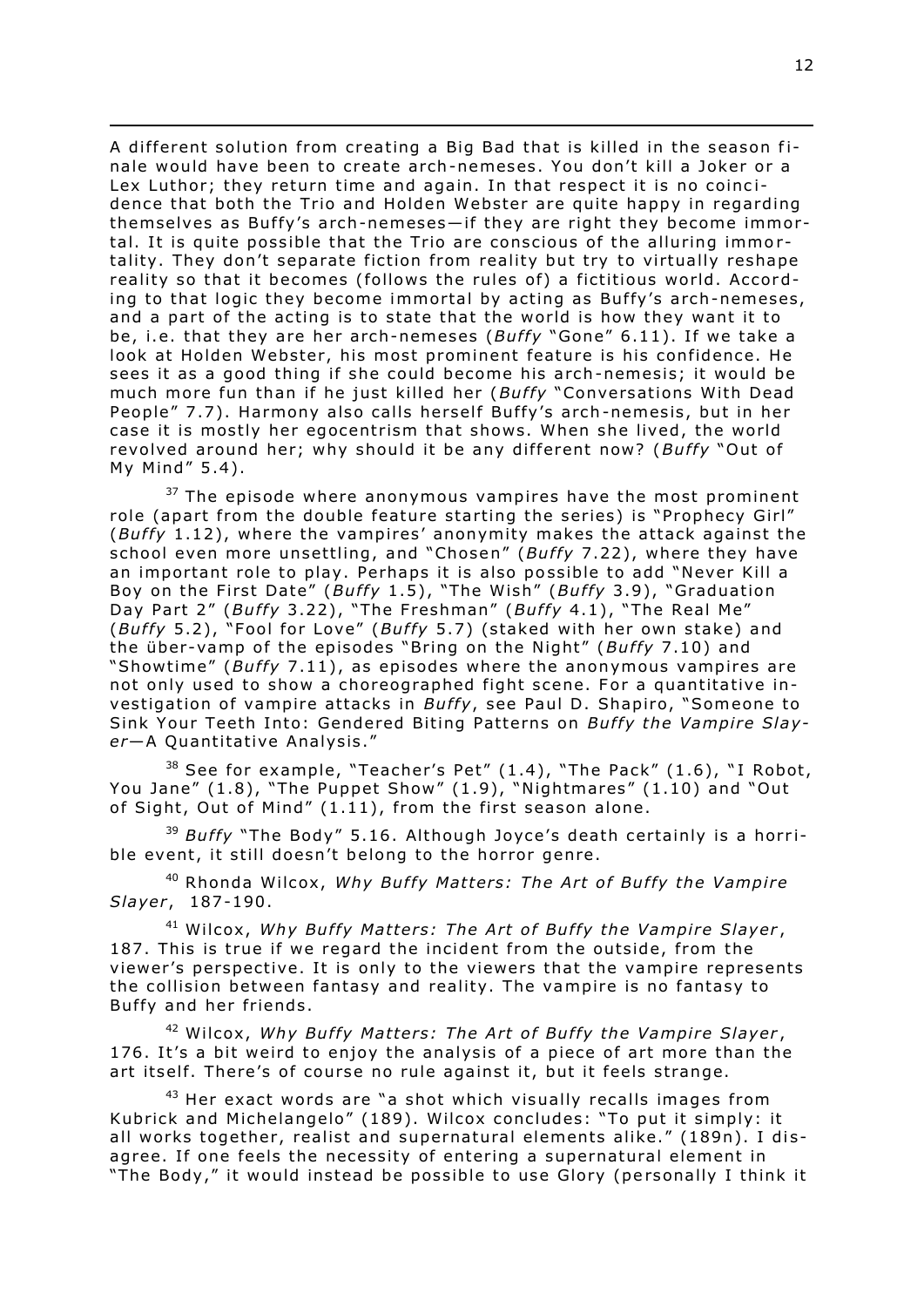would suffice to cut the vampire). Glory's introduction is prepared early on in the episode by Buffy's telephone call to Giles. Glory could via Ben meet them all at the hospital and show her total indifference towards human life and death, i.e. she could treat Joyce as if she were a fictitious person that didn't matter, as persons are often treated in TV shows, and also a bit like how Buffy regards and treat vampires.

 $\overline{a}$ 

44 How much fun is it to be a vampire anyway? The only thing they have to look forward to is to eat and destroy (they rarely create anything). It seems to be a loop one could get tired of after a century or two. In "Doppelgängland" (*Buffy* 3.16), Willow (impersonating Evil Willow) says that she doesn't feel like killing anyone and asks where the fun lies in killing the hostage. The vampire Alfonse replies, "the fun would be the eating." Most of the time vampires don't have more fun than that. In a way the vampires' normal day resembles Buffy's never-ending day in "Life Serial" (*Buffy* 6.5), where nothing new ever happens. The place to sleep and the name of the food change, but for the most part one day is pretty much like any other day (the diet may vary from  $O-$  to  $A+$ ).

Karl Marx (1818-1883) can be appreciated as a reference when discussing vampires. The concept *impoverishment* (German: Ausbeutung/Exploitation) as a way of blood-sucking falls effortlessly in place; what makes better sense than to think of capitalists as vampires who sucks the working class dry? But you can also turn the picture around. In his early writings Marx said that work in the industrial society alienated humans. The person was separated from her work by not owning it (or the product of it), she was not in a deciding position towards her work, and she didn't even have any interest in it. At the same time the work was physically exhausting and time-consuming. The result was alienation; she became a stranger to herself. When she got home after work she probably had no stamina or time to do more than eat and fix what was immediately necessary to the household and perhaps some sex, before falling asleep. Alienation makes what is common between humans and animals the centre of human life: eat, sleep and recuperate. Work is however, according to Marx, an important part of what it is to be human; man is a working animal. When the work we do is reduced to nothing but a means to survive, we have lost something that makes us human; we have lost our creative ability (*Economic and Philo*sophical Manuscripts of 1844). This assessment also seems to fit the vampires: they don't do much other than destroy, kill, eat, and sleep. Being infertile they even lack the animal ability to reproduce. Angelus is quite right when he says: "A real kill. A good kill. It takes pure artistry. Without that, we're just animals" ("Fool for Love" Buffy 5.7). Perhaps the Master in "The Wish" (Buffy 3.9) is another example of someone who creates something: his factory is a way to go beyond just to eat and kill (then again, that was precisely what the factory was intended for). As it is to humans, vampires too need to cherish their creativity not to be alienated. I said that vampires don't reproduce, yet of course they do, but not through sex. Their reproduction system differs from that of the animals. There is however one similarity (beside the sexuality of the bite). The bite marks on a vampire are the equivalent to the navel on a human. They are the signs of the physical connection between mother and child, and the sire and the newly hatched vampire, respectively.

Returning to Marx, it is also possible to compare the vampires to the sub-proletariat (the Lumpen- or rag-proletariat), the third category of people that he speaks of (they don't constitute a real class in his eyes).